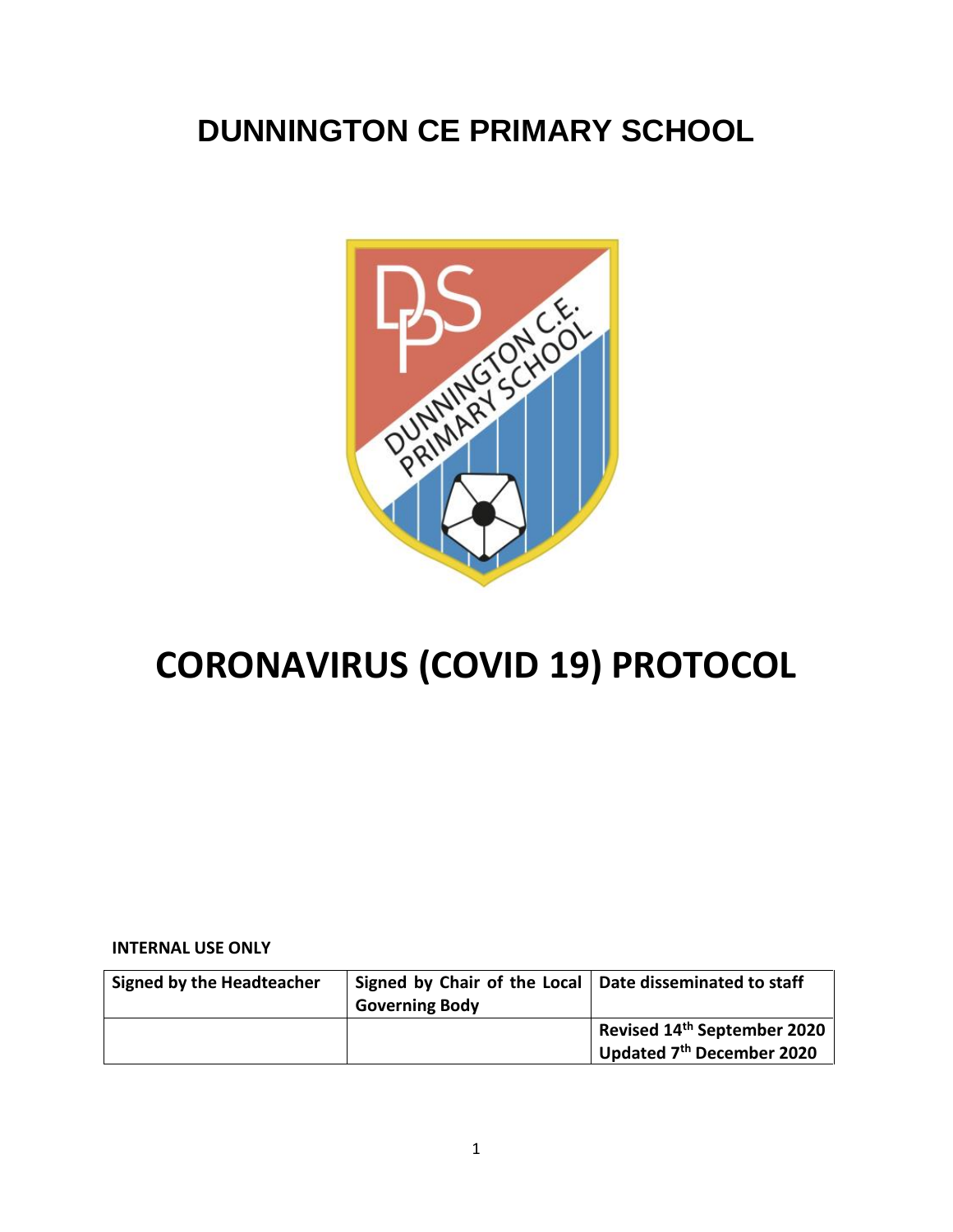# **CORONAVIRUS (COVID 19) Protocols for Pupils and Adults**

At Dunnington CE Primary School, we have created protocols for safer working to seek to minimize the risk from Covid-19 as well as outlining procedures to follow after any known exposure or suspected exposure to this infection.

#### **What are the symptoms?**

The most important symptoms of coronavirus (COVID-19) are recent onset of any of the following:

- a new continuous cough
- a high temperature
- a loss of, or change in, your normal sense of taste or smell (anosmia)

#### **How is it transmitted?**

COVID-19 is passed from person to person mainly by direct contact or large respiratory droplets. These droplets can be directly inhaled by the person, or can land on surfaces which another person may touch which can lead to infection if they then touch their nose, mouth or eyes.

#### **What is the incubation period?**

The incubation period (i.e. time between exposure to the virus and developing symptoms) is between 1 and 14 days (median 5 days).

#### **When is a person infectious?**

A person is thought to be infectious 48 hours before symptoms appear, and up to 10 days after they start displaying symptoms. If someone without symptoms tests positive then it is from 48 hours before the positive test till 10 days after the test result.

#### **Are children at risk of infection?**

Children of all ages can catch the infection but children make up a very small proportion of COVID-19 cases with about 1% of confirmed cases in England aged under 19 years. Children also have a much lower risk of developing symptoms or severe disease.

#### **Can children pass on the infection?**

There is some uncertainty about how much asymptomatic or mildly symptomatic children can transmit the disease but the evidence so far from a number of studies suggests children are less likely to pass it on and do not appear to play a major role in transmission. Most children with COVID-19 have caught the infection from adults and not the reverse. This is unlike flu.

We thank you for reading through this document and for playing your part in keeping our community safe.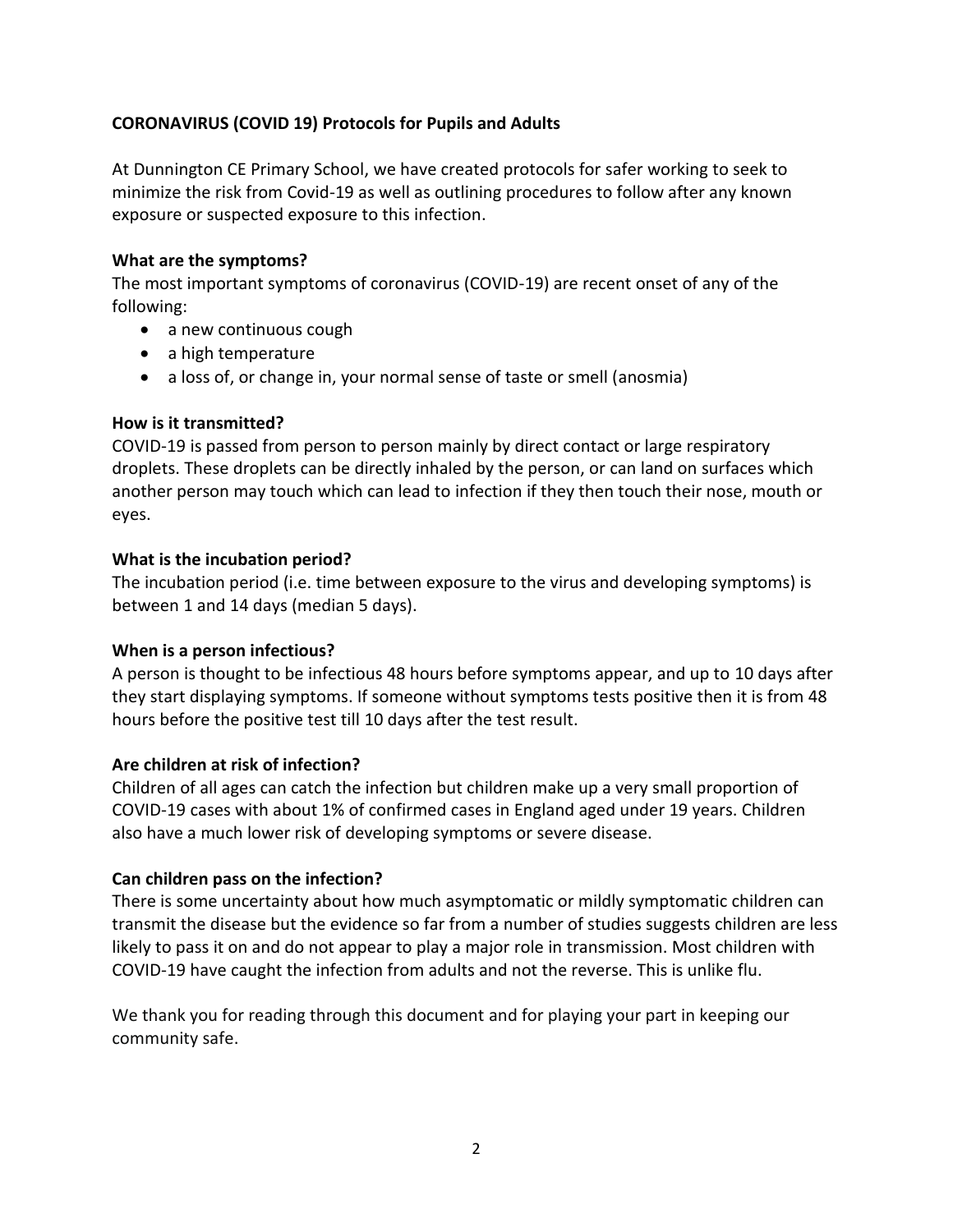#### **BEFORE ARRIVAL AT SCHOOL:**

Hands should be washed in accordance with health guidance before leaving home and on arrival at school. Hand washing<sup>1</sup> is the most effective to prevent any virus transmission, thorough hand washing using soap and water for at least 20 seconds<sup>2</sup> should be observed.

Clothes worn to school, PE kits and any lunch boxes or water bottles carried should be subject to regular and thorough cleaning. This can be with normal household detergents and cleaning products.

Those using public transport must wear appropriate face coverings. These, if worn, should be removed carefully and stored securely in a plastic bag upon arrival in school. Non-disposable masks must be washed before repeat use in order to limit any potential spread of infection. When wearing a face covering, please avoid touching the mask or your face while wearing it. Face coverings<sup>3</sup> are suggested for use in specific circumstances to reduce the risk of an individual transmitting the virus if they are unaware that they have e.g. not displaying symptoms.

# **Please note that face masks/coverings are not currently recommended for primary age children, for children unable to wear them safely, or for those who have respiratory problems.**

If the weather forecast recommends using sun cream, please apply this to your child at home prior to them entering school. Children can also bring and apply their own sun cream during the school day. Unfortunately, members of staff are not able to assist children in doing this. You may wish to consider applying a 'once a day' protection before school if your child is unable to apply their own cream.

Please **do not bring** any additional items into school beyond the minimum outdoor clothing needed for the school day. Pupils should bring clean PE kit for any days this is needed and a packed lunch and bottle of water if required. This is to ensure we can conduct our cleaning effectively. The school will supply other equipment for pupils. Pupils bringing in a packed lunch should use a hard, plastic container that may be wiped down if needed. No food should be passed around, swapped or shared in school **at any time.** Staff should also seek to minimize items and equipment brought into school.

#### **ON ARRIVAL AT SCHOOL:**

 $\overline{\phantom{a}}$ 

<sup>1</sup> https://www.nhs.uk/live-well/healthy-body/best-way-to-wash-your-hands/

<sup>2</sup> https://www.youtube.com/watch?v=bQCP7waTRWU&feature=youtu.be

<sup>3</sup> https://www.gov.uk/government/publications/our-plan-to-rebuild-the-uk-governments-covid-19-recoverystrategy/our-plan-to-rebuild-the-uk-governments-covid-19-recovery-strategy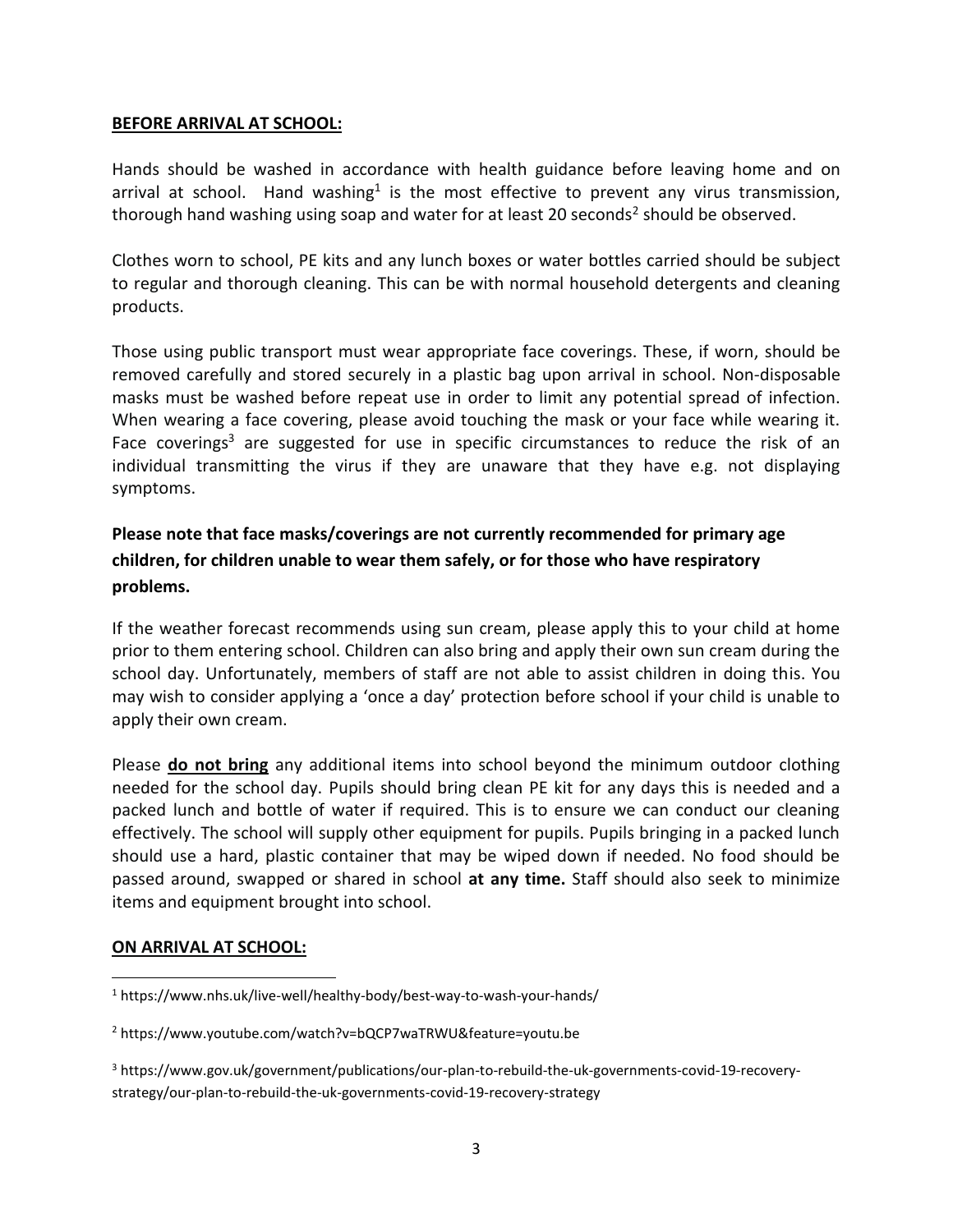**We ask all users of our site to respect the current social distancing measures advised by the Government, where possible, as well as the ones we have put in place. Where necessary, we will have visual prompts around the school site, to remind everyone to keep the safe distance.**

**We will use the outdoor spaces we have as much as possible and will seek to keep rooms well-ventilated. Please send your child with extra layers of clothing to keep warm in the winter months.**

**In order to support social distancing, we have made the following changes for arrival and departure at school:** 

- We will designate different arrival/departure areas and time slots for each teaching group/bubble, so that we reduce the number of people in any one place. (See information letter for parents)
- A maximum of one non –staff adult may accompany each child/family group to/from school. All children including year 6, should be accompanied by an adult to ensure that social distancing is maintained prior to handover to staff. Children in years 5 and 6 should be brought to the school gates each morning to ensure punctuality and separation from other year groups. They can walk home on their own, as long as we have parent permission, as we can ensure each year group has departed before the next one leaves.
- Social distancing must be observed at the school gates and in the school playgrounds at drop off and collection times. When waiting within and around the school grounds, children should remain with their parents at all times and ensure that 2m distances between families are respected.
- We ask that no adults, other than staff, enter the building unless in an emergency or for a pre-arranged appointment with staff and that social distancing is observed throughout any visit on site

**Please follow government advice and walk or cycle to school where possible to minimize use of public transport. Social distancing should be observed, where possible, when entering or leaving vehicles.**

#### **OUR SCHOOL PROCEDURES:**

- We will operate a regular review of the operation of our risk assessments and operating protocols to ensure we optimize the health and safety of those on site.
- We will discuss our operating arrangements with staff, parents, pupils and governors and will seek to answer any queries arising.
- We will also explain that we will aim to observe 'student group bubbles' and to promote social distancing where possible.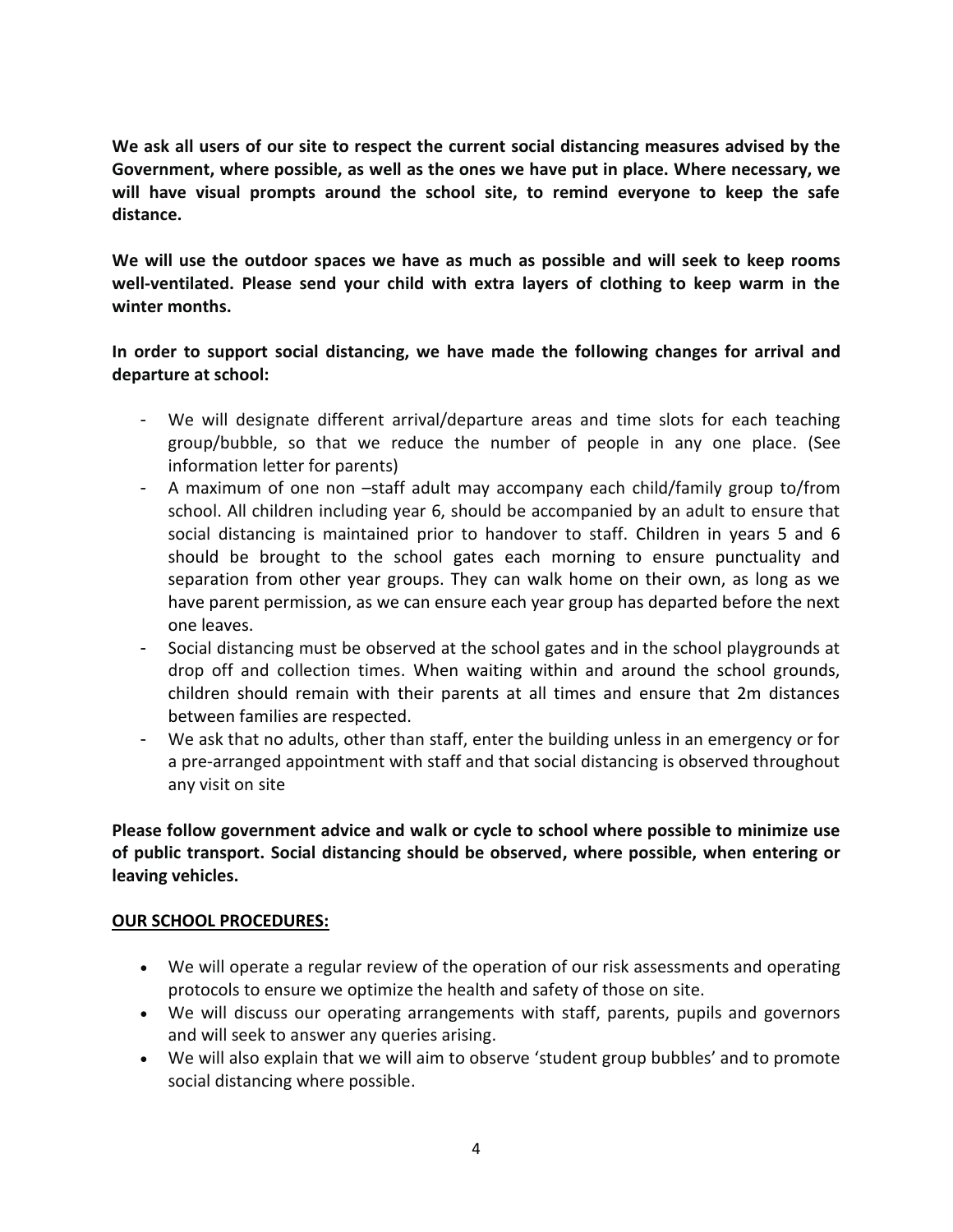- We will advise/conduct hand washing regularly. This will always be at least on arrival at school; after toilet breaks; after activities; before and after any handling of food and prior to and following the use of any outdoor areas.
- Visitors will be asked to use the hand sanitizers at our main doors before coming into the main site. We use an alcohol-based sanitizer as only this type of product will kill the COVID-19 virus.
- Hand sanitizer and tissues will be available in classrooms.
- Staff will regularly remind pupils that they must cover any cough or sneeze with a tissue, then throw the tissue in a bin in line with **Catch it, Bin it, Kill it.**
- Public health messages will be on prominent display throughout the school
- In the first instance, we are not looking to introduce our service system for hot food at snack or meal times. Grab bags will be provided or children can bring their own packed lunch. They could also bring a healthy snack for break times. We will return to this system when we assess that it is safe to do so.
- Initially pupils will eat their meals in their designated classroom without any mixing beyond their allocated teaching group during this time.
- Outdoor activities/break times will be within the groups that pupils are assigned to be in throughout the day and without any further social mixing during this time.
- We will explain to pupils that they have their own labelled bag of equipment to use while they are at school.
- Pupils, parents or staff who feel unwell with related symptoms must stay at home and not come to school. Coronavirus testing<sup>4</sup> is now available in England for anyone who has symptoms. This can be accessed via NHS 111. Please note that testing is only of use if you are displaying symptoms.
- Pupils, parents or staff must avoid close contact with people who are unwell.
- We are always vigilant about the health of our pupils and staff and we react quickly if we note any rise in temperature or changes in behaviour.
- If we need to take a temperature of a pupil or staff member, we will use the 'no touch' thermometers on site.
- We will advise pupils about not touching their eyes, nose, and mouth with their hands and we ask parents/carers to repeat this advice at home. Pupils will be told to inform staff if they feel unwell and we will respond accordingly.
- We are stocked with PPE and will continue to use it as dictated by the latest DfE guidance.

# **If you are worried about your symptoms or those of a child or colleague, please call NHS 111. Do not go directly to your GP or other healthcare environment.**

**COVID testing is now available for school staff and their families and for all those over the age of five.** 

 $\overline{a}$ 

<sup>4</sup> https://www.nhs.uk/conditions/coronavirus-covid-19/testing-for-coronavirus/ask-for-a-test-to-check-if-youhave-coronavirus/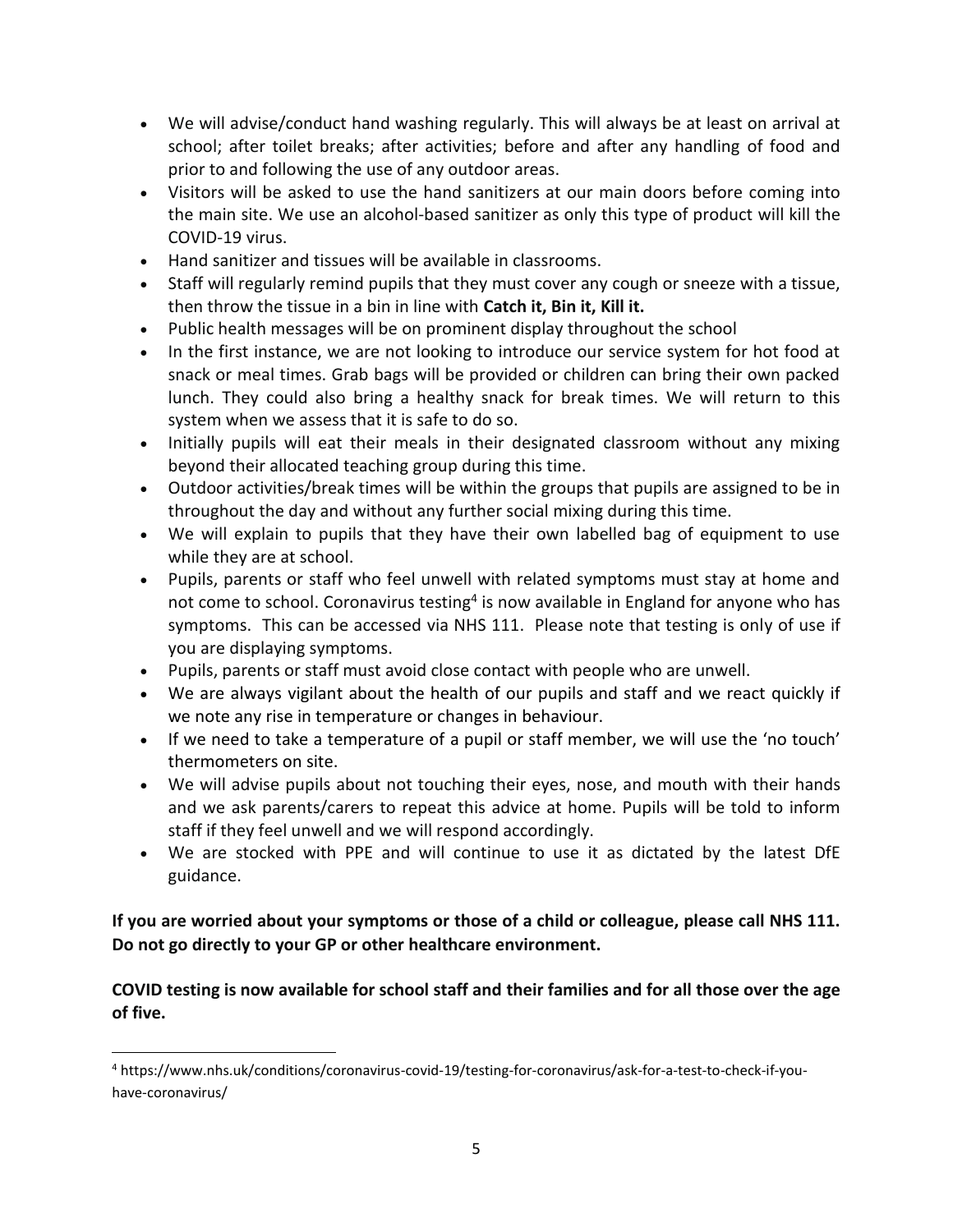A coronavirus test can be booked here:

# <https://www.nhs.uk/conditions/coronavirus-covid-19/>

**Essential workers in England, Scotland or Northern Ireland, can apply for priority testing through GOV.UK. A coronavirus test can be booked here:** 

<https://www.gov.uk/apply-coronavirus-test-essential-workers>

#### **CLEANING PROCEDURES:**

Our cleaning staff, and school staff, are on a continuous cycle of cleaning and disinfecting the setting in line with PHE guidance for non-healthcare settings and DfE guidance. We pay particular attention to items such as phones, keyboards, door handles, banister rails, toilet flush handles etc.

- All bins are emptied at least twice a day, with food bins always emptied after meals.
- Tablets, devices and phones used by our staff are cleaned before and after use

# **USE OF PPE:**

DfE guidance states that PPE is only needed in a very small number of cases where:

- children, young people and learners whose care routinely already involves the use of PPE due to their intimate care needs should continue to receive their care in the same way
- a child, young person or other learner becomes unwell with symptoms of coronavirus while in their setting and needs direct personal care until they can return home. A face mask should be worn by the supervising adult if a distance of 2 metres cannot be maintained. If contact with the child or young person is necessary, then gloves, an apron and a face mask should be worn by the supervising adult. If a risk assessment determines that there is a risk of splashing to the eyes, for example from coughing, spitting, or vomiting, then eye protection should also be worn.
- the layout of the school or college estate makes it particularly difficult to maintain social distancing when staff and pupils are moving around the premises. In our school, staff will wear face coverings in communal areas and for staff briefings.

DfE guidance states that any homemade non-disposable face coverings that staff or children, young people or other learners are wearing when they arrive at their setting must be removed by the wearer and placed into a plastic bag that the wearer has brought with them in order to take it home. The wearer must then clean their hands. This is to avoid this item becoming damp via longer term use and therefore potentially increasing the risk of infection.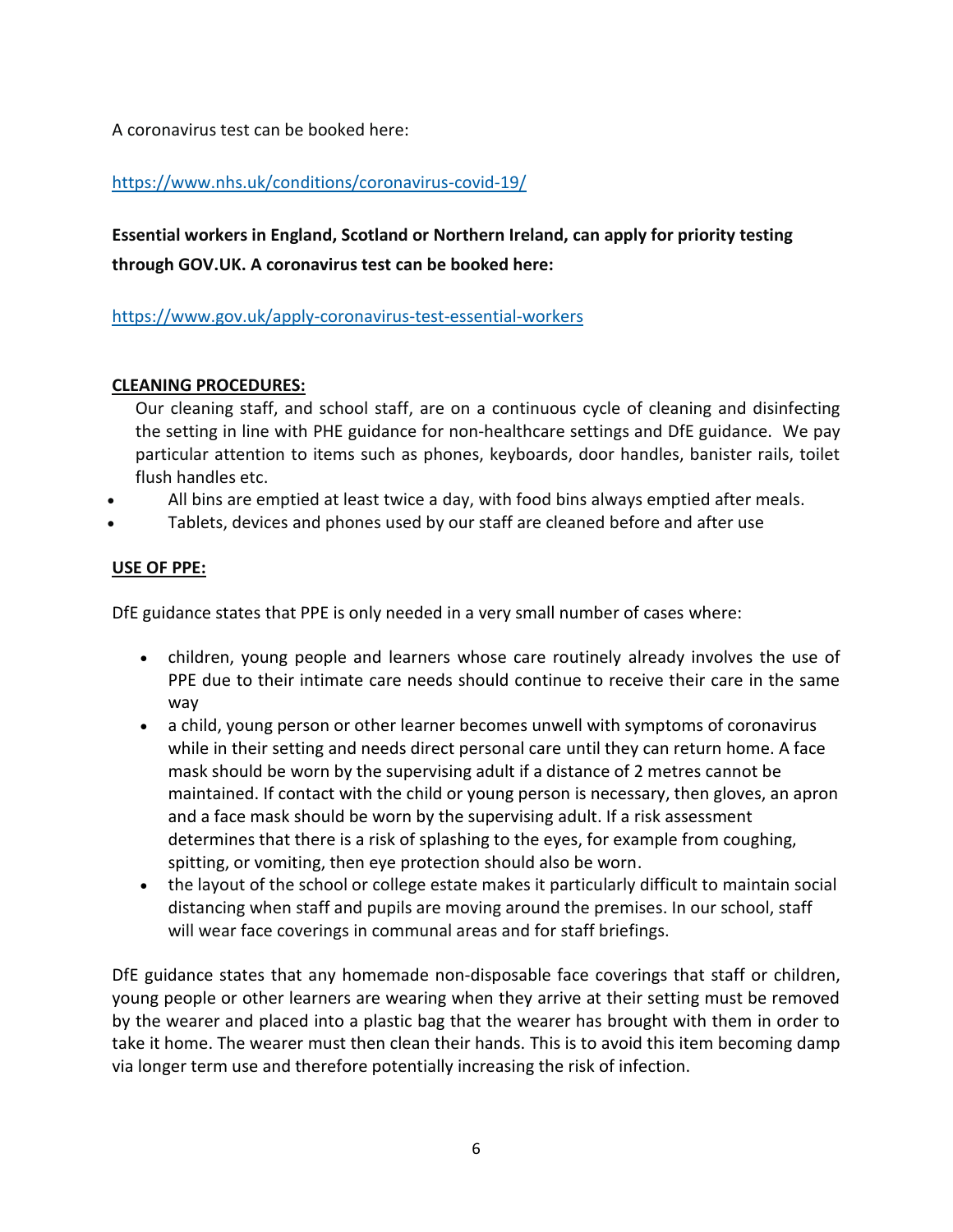#### **PUBLIC HEALTH ENGLAND (PHE) GUIDELINES**

Our risk assessment of this virus extends from the pupils here, to their families, our staff and our visitors. Our assessment includes anyone who shares a house with those using our school site.

If a person is self-isolating for Coronavirus and has children who are dependent, the child/children must also remain self-isolated in order for that to be fully effective.

If a child or staff member is known to have returned from a country assessed by the Government as one which is hazardous/unsafe, we will require you and your child to quarantine for 14 days, in line with current government guidance, and to return to school after this point providing no symptoms have developed.

**Please remember that it is the Headteacher's decision** whether or not a child is well enough to stay in school.

# *What we will do if children or staff become unwell and we/they believe they have been exposed to COVID-19 (either through travel to a [specified](https://www.gov.uk/government/publications/covid-19-specified-countries-and-areas) country or area or contact with a confirmed case):*

We will call NHS 111, or 999 in an emergency (if they are seriously ill or injured or their life is at risk), and if appropriate, explain which country they have returned from in the last 14 days. Whilst we wait for advice from NHS 111 or an ambulance to arrive, we will keep that person sitting somewhere safe and at least 2 metres away from other people, isolated from others. Parents will be contacted at the earliest opportunity. Staff dealing with this pupil, once referred, will wear PPE in line with government guidance. We will clean the room once the pupil leaves according to PHE guidelines.

# *What we will do if a case of COVID-19 (pupil or staff) is suspected in our school:*

The individual concerned will need to go home as soon as possible and will be eligible for testing and, while we wait to hear about results, we will clean any area he/she has been in and dispose of any waste as advised by PHE. The pupil or staff member that develops the symptoms compatible with coronavirus, are advised to self-isolate for 10 days. Their fellow household members should self-isolate for 14 days. If the test results are negative, they can return to their setting once they feel well enough and the fellow household members can end their selfisolation. We do not need to close or send other pupils home. We will email our local health protection team and local authority to inform them of any suspected cases.

# *What we will do if a case of COVID-19 (pupil or staff) is confirmed in our school:*

We will telephone our local health protection team and local authority to inform them of any confirmed cases. The health protection team will work with the school to identify people who have been in contact with them and advise on any actions or precautions that should be taken. An assessment of the school will be undertaken by the PHE Protection Team with relevant staff and advice given on cleaning rooms and toilets. If a pupil or staff member tests positive, it is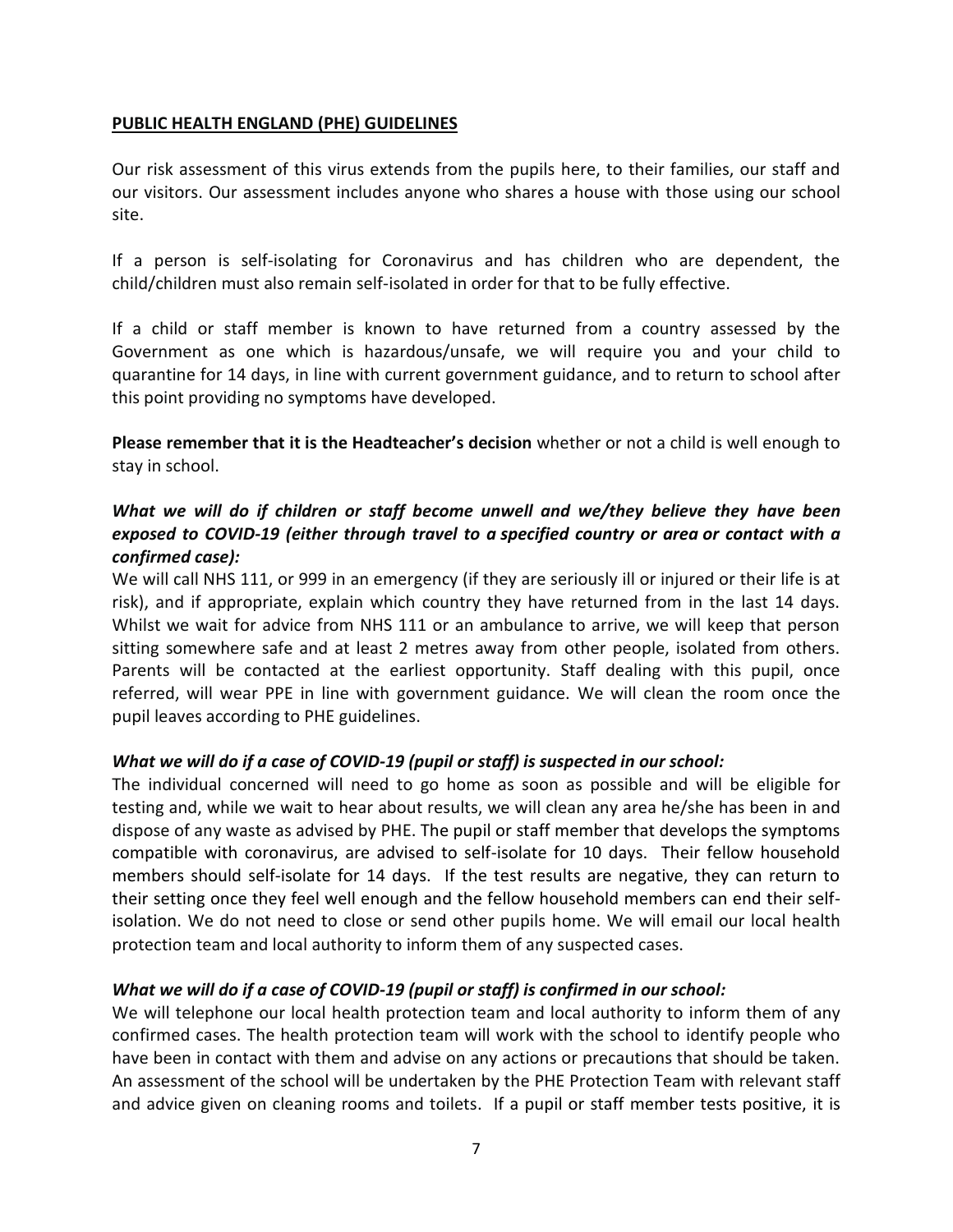likely that the rest of their class or group will be sent home and advised to self-isolate for 14 days.

PHE say that "in most cases, closure of the childcare or education setting will be unnecessary but this will be a local decision."

# *What we will do if pupils or staff are contacts of a confirmed case of COVID-19 who was symptomatic or asymptomatic whilst attending school.*

A 'contact' is a person who has been close to someone who has tested positive for COVID-19 anytime from 2 days before the person was symptomatic (or 2 days before a test if no symptoms) up to 10 days from onset of symptoms (this is when they are infectious to others). For example, a contact can be:

- people who spend significant time in the same household as a person who has tested positive for COVID-19
- sexual partners
- a person who has had face-to-face contact (within one metre), with someone who has tested positive for COVID-19, including:
	- o being coughed on
	- o having a face-to-face conversation within one metre
	- o having skin-to-skin physical contact, or
	- o contact within one metre for one minute or longer without face-toface contact
- a person who has been within 2 metres of someone who has tested positive for COVID-19 for more than 15 minutes
- a person who has travelled in a small vehicle with someone who has tested positive for COVID-19 or in a large vehicle or plane near someone who has tested positive for COVID-19

Contacts are not considered cases and, if they are well, they are very unlikely to have spread the infection to others. However:

- they will be asked to self-isolate at home for 14 days from the last time they had contact with the confirmed case
- they will be actively followed up by the PHE Protection Team
- if they develop any symptoms within their 14-day observation period they should call NHS 111 for assessment
- if they become unwell with cough, fever or shortness of breath they will be tested for COVID-19